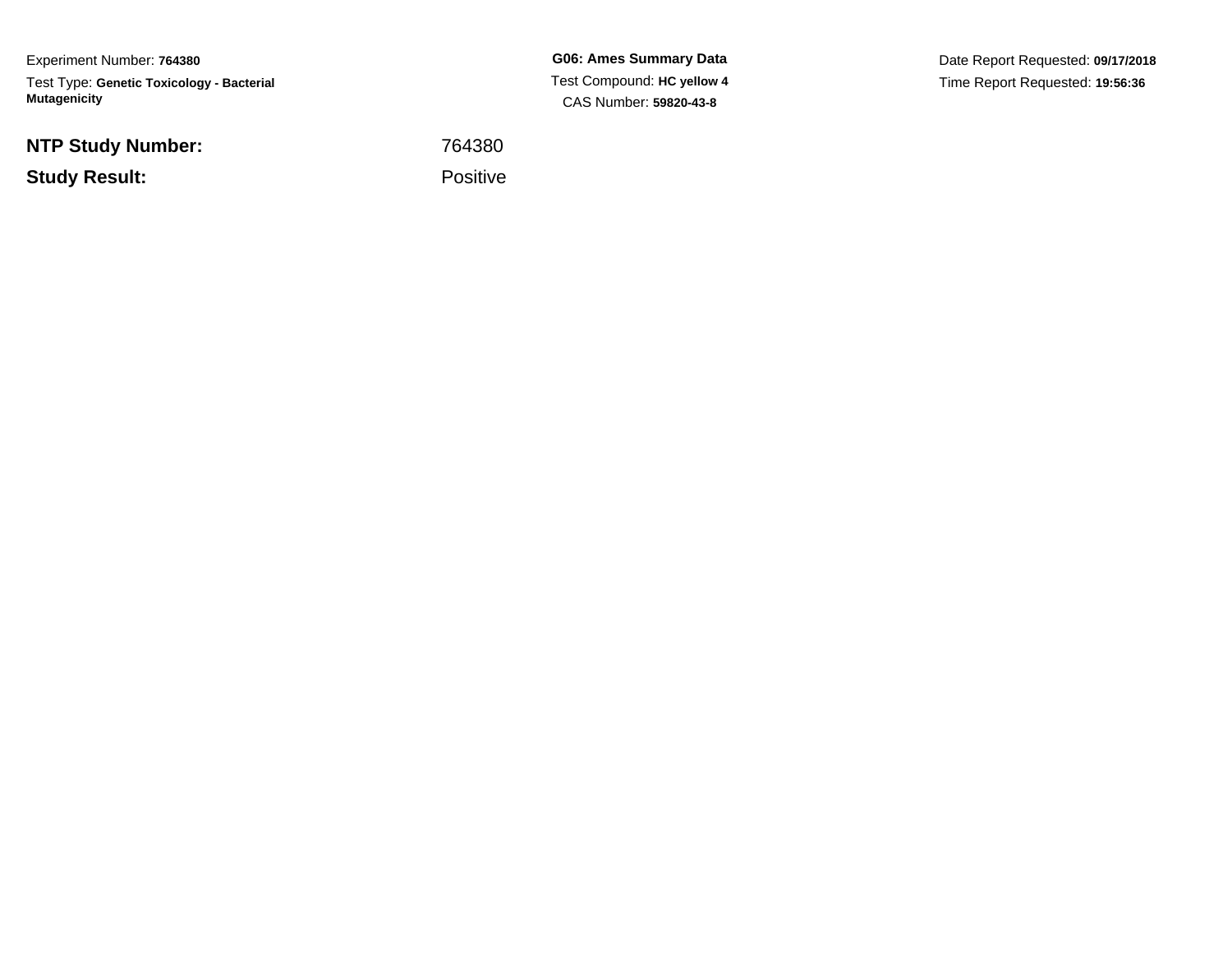Test Type: **Genetic Toxicology - Bacterial Mutagenicity**

**G06: Ames Summary Data** Test Compound: **HC yellow 4**CAS Number: **59820-43-8**

|                               |                             |                   | Strain: TA100          |                        |                     |
|-------------------------------|-----------------------------|-------------------|------------------------|------------------------|---------------------|
| Dose (ug/Plate)               | <b>Without S9</b>           | <b>Without S9</b> | <b>With 10% Rat S9</b> | <b>With 10% Rat S9</b> | With 10% Hamster S9 |
| Vehicle Control <sup>1</sup>  | $166 \pm 7.0$               | $154 \pm 12.6$    | $156 \pm 12.0$         | $139 \pm 4.8$          | $138 \pm 10.6$      |
| 3.0                           |                             |                   |                        |                        |                     |
| 10.0                          |                             |                   |                        |                        |                     |
| 33.0                          |                             |                   |                        |                        |                     |
| 100.0                         | $133 \pm 2.8$               | $157 \pm 7.0$     | $153 \pm 14.7$         | $143 \pm 9.0$          | $1180 \pm 27.8$     |
| 333.0                         | $181 \pm 7.8$               | $186 \pm 33.8^p$  | $169 \pm$<br>2.3       | $152 \pm 3.3^p$        | $1096 \pm 136.5$    |
| 1000.0                        | $307 \pm 8.7$               | $257 \pm 28.4^p$  | $175 \pm 6.1$          | $189 \pm 3.2^p$        | $918 \pm 32.7$      |
| 3333.0                        | $617 \pm 38.5$              | $528 \pm 37.9^p$  | $313 \pm 20.6$         | $302 \pm 4.2^p$        | $583 \pm 97.5$      |
| 10000.0                       | $283 \pm 21.7$ <sup>s</sup> | $324 \pm 22.2^p$  | $369 \pm 25.4$         | $469 \pm 94.0^p$       | $210 \pm 31.7$      |
| <b>Trial Summary</b>          | Positive                    | Positive          | Positive               | Positive               | Positive            |
| Positive Control <sup>2</sup> |                             |                   | $1703 \pm 202.1$       | $764 \pm 16.7$         | $1978 \pm 31.5$     |
| Positive Control <sup>3</sup> | $482 \pm 13.4$              | $421 \pm 4.7$     |                        |                        |                     |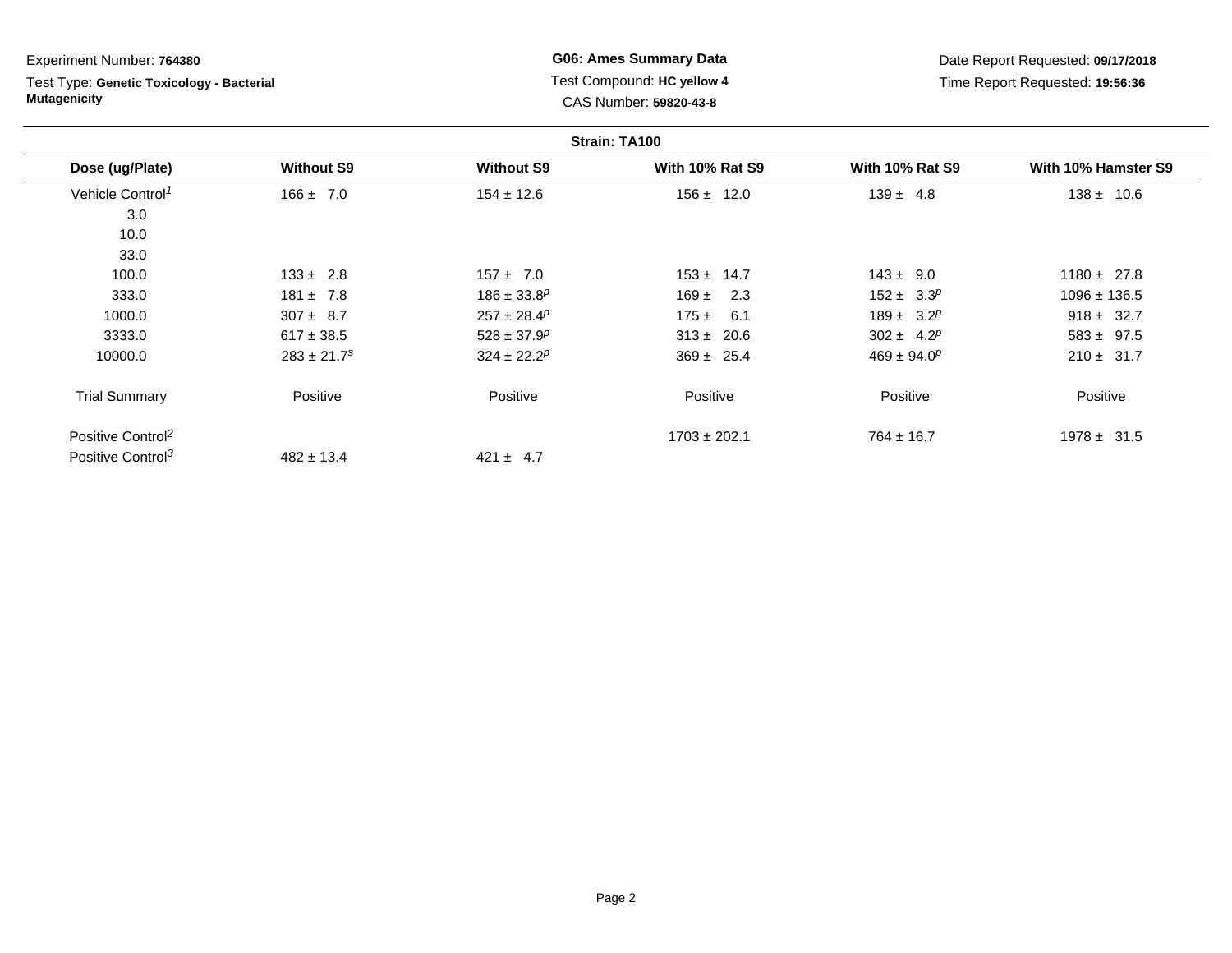Test Type: **Genetic Toxicology - Bacterial Mutagenicity**

**G06: Ames Summary Data** Test Compound: **HC yellow 4**CAS Number: **59820-43-8**

| Dose (ug/Plate)               | With 10% Hamster S9 |
|-------------------------------|---------------------|
| Vehicle Control <sup>1</sup>  | $147 \pm 13.0$      |
| 3.0                           | $199 \pm 11.7$      |
| 10.0                          | $262 \pm 9.4^p$     |
| 33.0                          | $723 \pm 10.7^p$    |
| 100.0                         | $1103 \pm 7.6^p$    |
| 333.0                         | $1121 \pm 145.4^p$  |
| 1000.0                        |                     |
| 3333.0                        |                     |
| 10000.0                       |                     |
| <b>Trial Summary</b>          | Positive            |
| Positive Control <sup>2</sup> | $1307 \pm 20.1$     |
| Positive Control <sup>3</sup> |                     |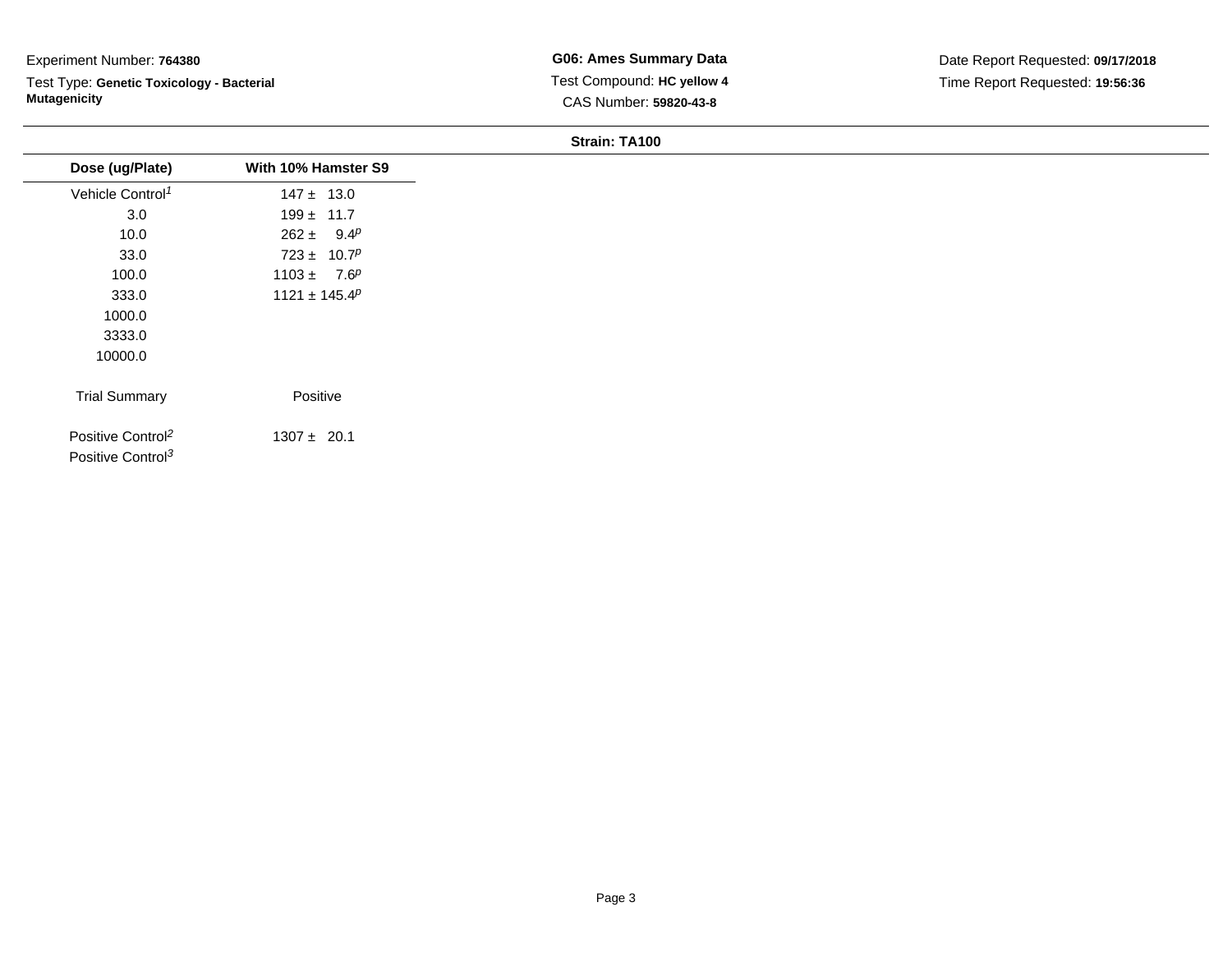Test Type: **Genetic Toxicology - Bacterial Mutagenicity**

**G06: Ames Summary Data** Test Compound: **HC yellow 4**CAS Number: **59820-43-8**

| Strain: TA1535                |                   |                            |                        |                        |                     |
|-------------------------------|-------------------|----------------------------|------------------------|------------------------|---------------------|
| Dose (ug/Plate)               | <b>Without S9</b> | <b>Without S9</b>          | <b>With 10% Rat S9</b> | <b>With 10% Rat S9</b> | With 10% Hamster S9 |
| Vehicle Control <sup>1</sup>  | $39 \pm 3.4$      | $34 \pm 3.5$               | $16 \pm 0.9$           | $13 \pm 2.6$           | $16 \pm 0.6$        |
| 100.0                         | $33 \pm 1.7$      | $26 \pm 2.7$               | $10 \pm 3.2$           | $12 \pm 1.7$           | $20 \pm 2.7$        |
| 333.0                         | $31 \pm 1.2$      | $26 \pm 0.9^p$             | $13 \pm 2.1$           | $4 \pm 1.3^{p}$        | $19 \pm 1.0$        |
| 1000.0                        | $39 \pm 2.4$      | $30 \pm 4.4^p$             | $14 \pm 3.2$           | $4 \pm 1.7^p$          | $24 \pm 4.3$        |
| 3333.0                        | $64 \pm 2.0$      | $46 \pm 5.0^p$             | $14 \pm 4.1$           | $9 \pm 1.5^{p}$        | $25 \pm 2.2$        |
| 10000.0                       | $87 \pm 11.3$     | $58 \pm 16.4$ <sup>p</sup> | $41 \pm 9.7^s$         | $23 \pm 2.4^p$         | $31 \pm 4.9$        |
| <b>Trial Summary</b>          | Positive          | Equivocal                  | Equivocal              | Negative               | Negative            |
| Positive Control <sup>3</sup> | $452 \pm 25.5$    | $394 \pm 2.3$              |                        |                        |                     |
| Positive Control <sup>4</sup> |                   |                            | $528 \pm 24.8$         | $307 + 5.5$            | $606 \pm 23.6$      |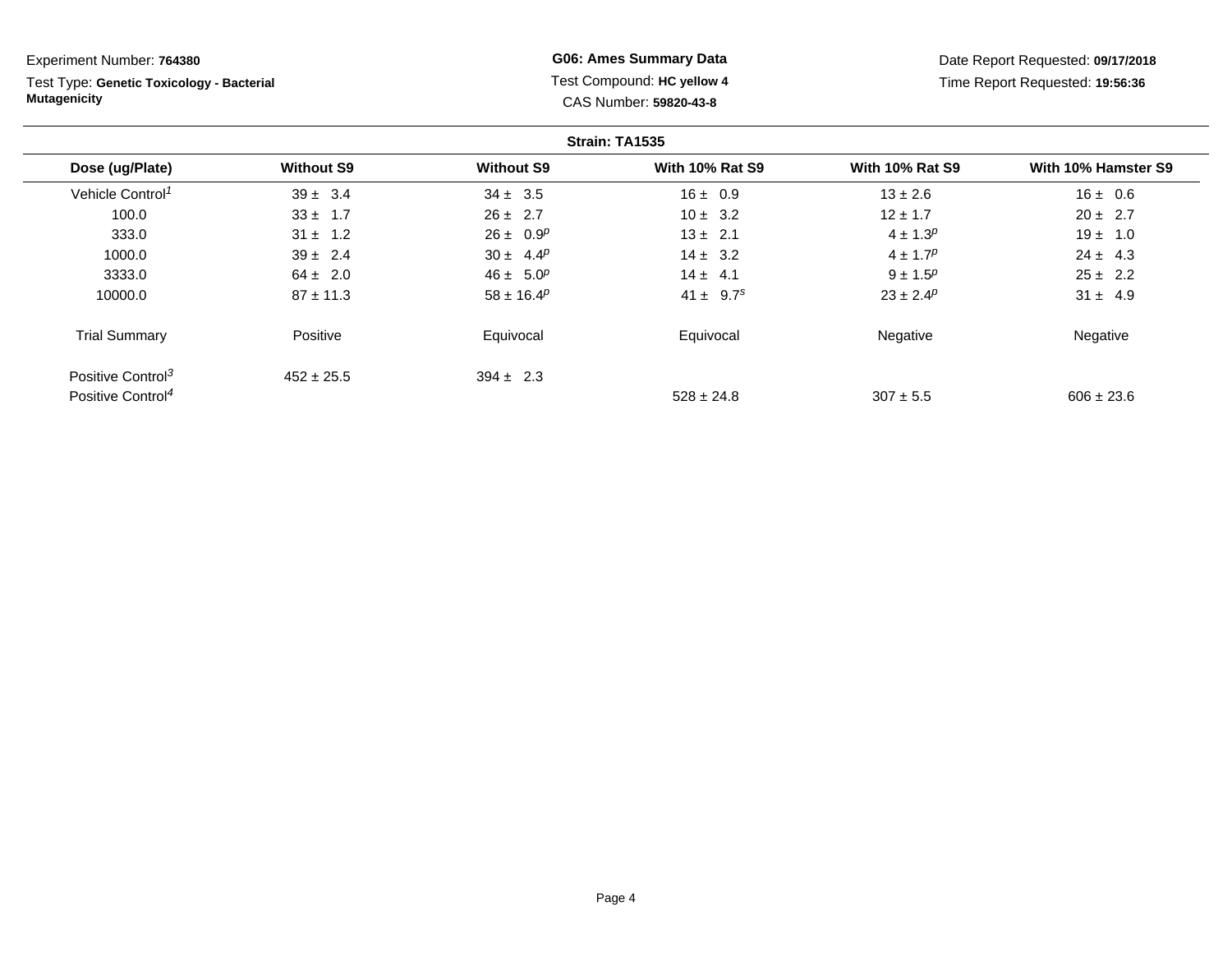Test Type: **Genetic Toxicology - Bacterial Mutagenicity**

**G06: Ames Summary Data** Test Compound: **HC yellow 4**CAS Number: **59820-43-8**

| With 10% Hamster S9 |
|---------------------|
| $11 \pm 2.1$        |
| $15 \pm 2.8$        |
| $20 \pm 3.2^p$      |
| $20 \pm 3.2^p$      |
| $22 \pm 5.0^p$      |
| $30 \pm 6.9^p$      |
| Equivocal           |
|                     |
| $486 \pm 14.9$      |
|                     |
|                     |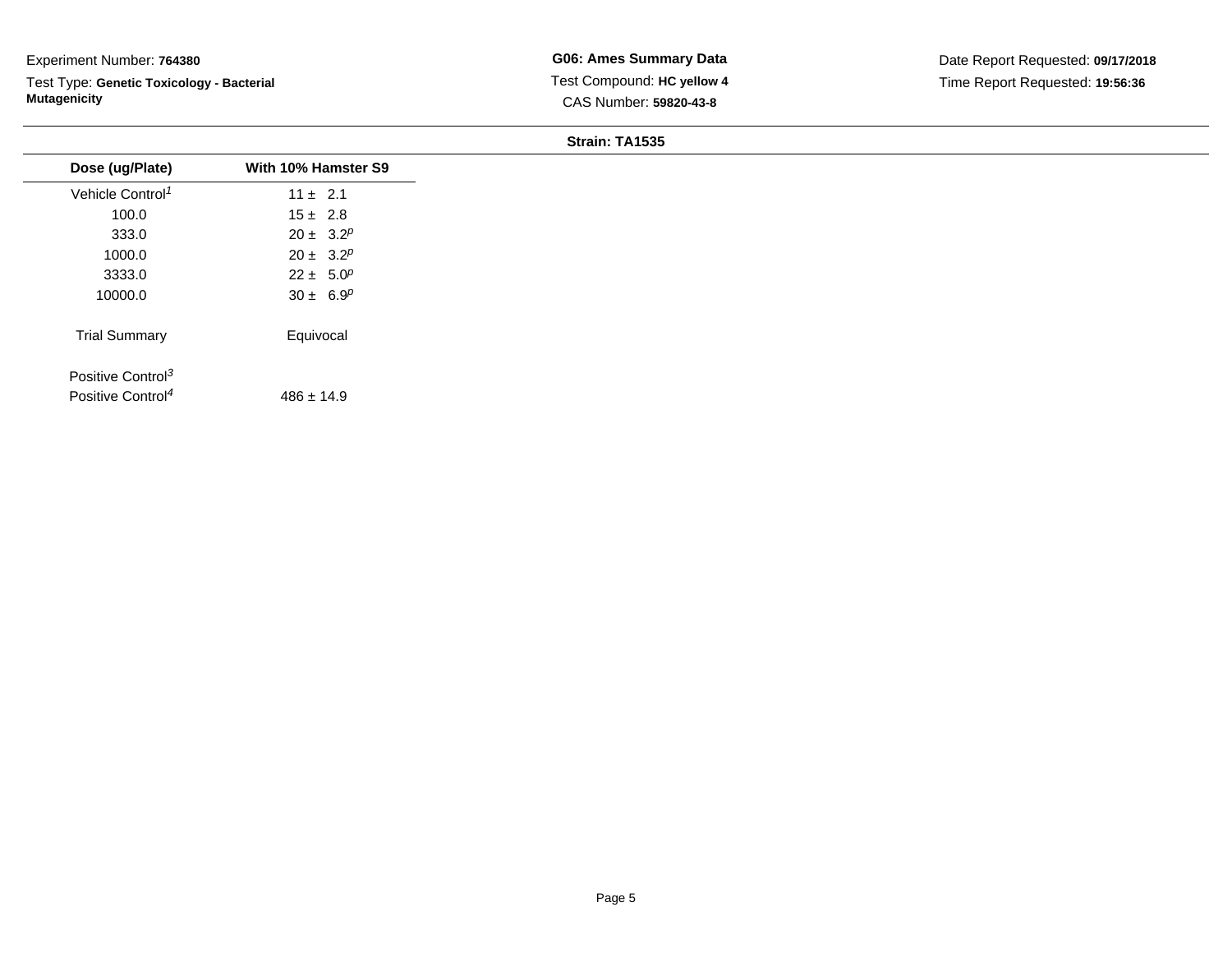Test Type: **Genetic Toxicology - Bacterial Mutagenicity**

**G06: Ames Summary Data** Test Compound: **HC yellow 4**CAS Number: **59820-43-8**

|                               |                             |                   | Strain: TA1537         |                             |                             |
|-------------------------------|-----------------------------|-------------------|------------------------|-----------------------------|-----------------------------|
| Dose (ug/Plate)               | <b>Without S9</b>           | <b>Without S9</b> | <b>With 10% Rat S9</b> | <b>With 10% Rat S9</b>      | With 10% Hamster S9         |
| Vehicle Control <sup>1</sup>  | $13 \pm 0.3$                | $9 \pm 1.5$       | $12 \pm 3.2$           | $9 \pm 1.5$                 | $16 \pm 2.1$                |
| 10.0                          |                             | $10 \pm 2.0$      |                        |                             |                             |
| 33.0                          |                             | $13 \pm 2.8^p$    |                        |                             |                             |
| 100.0                         | $36 \pm 2.8$                | $19 \pm 0.9^p$    | $12 \pm 2.7$           | $5 \pm 1.2$                 | $19 \pm 4.4$                |
| 333.0                         | $82 \pm 1.2$                | $79 \pm 6.7^p$    | $18 \pm 4.7$           | $17 \pm 4.9^p$              | $35 \pm 4.2$                |
| 1000.0                        | $237 \pm 9.0$               | $167 \pm 10.7^p$  | $38 \pm 4.2$           | $27 \pm 1.5^p$              | $66 \pm 6.8$                |
| 3333.0                        | $388 \pm 48.7$              |                   | $124 \pm 10.9$         | $114 \pm 11.7^p$            | $236 \pm 19.9$              |
| 10000.0                       | $172 \pm 24.0$ <sup>s</sup> |                   | $283 \pm 27.7$         | $239 \pm 11.8$ <sup>p</sup> | $229 \pm 27.8$ <sup>s</sup> |
| <b>Trial Summary</b>          | Positive                    | Positive          | Positive               | Positive                    | Positive                    |
| Positive Control <sup>4</sup> |                             |                   | $308 \pm 36.0$         | $304 \pm 2.9$               | $367 \pm 4.4$               |
| Positive Control <sup>5</sup> | $382 \pm 35.8$              | $242 \pm 23.5$    |                        |                             |                             |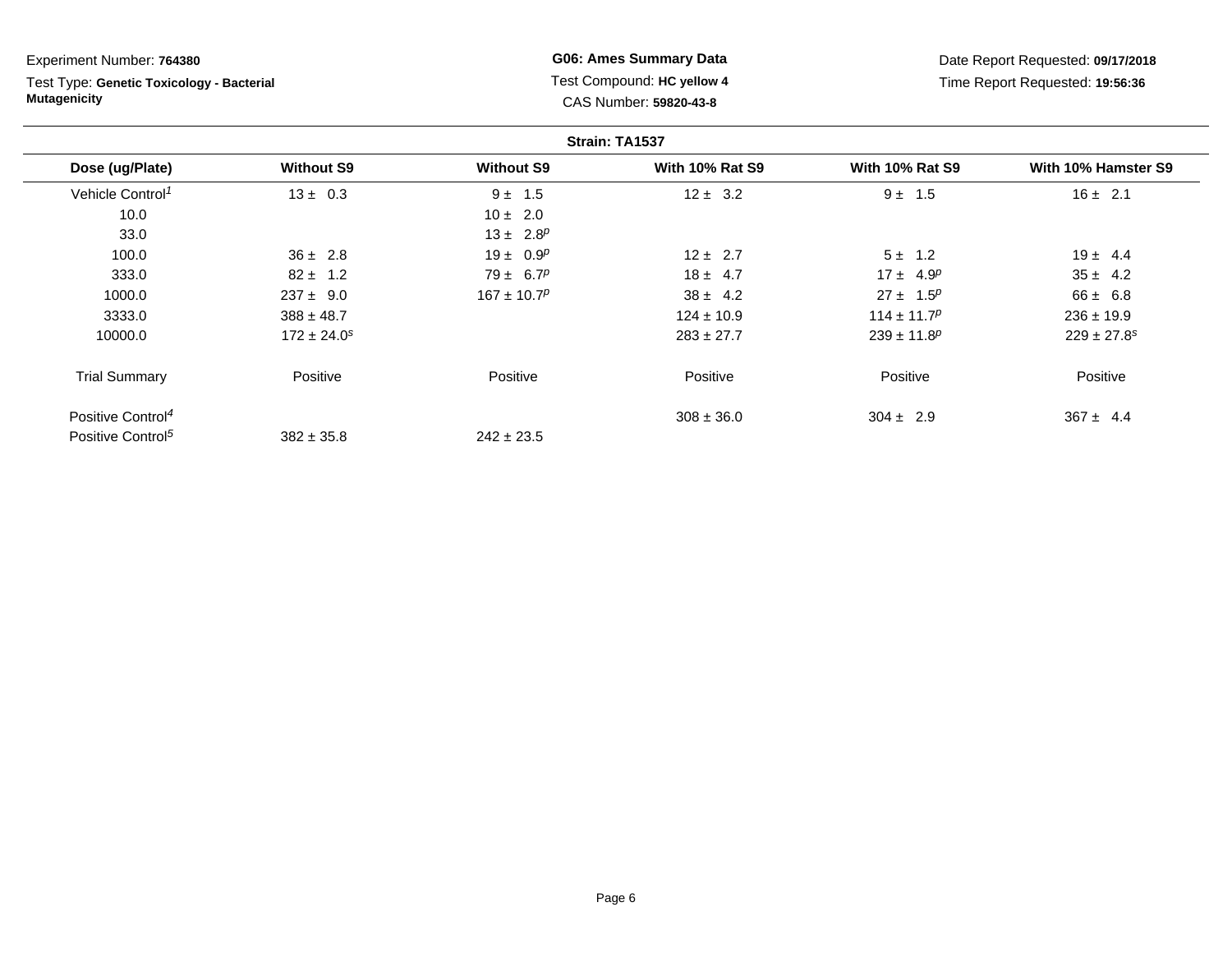Test Type: **Genetic Toxicology - Bacterial Mutagenicity**

| Dose (ug/Plate)                                                | With 10% Hamster S9          |
|----------------------------------------------------------------|------------------------------|
| Vehicle Control <sup>1</sup>                                   | $8 \pm 0.6$                  |
| 10.0                                                           |                              |
| 33.0                                                           |                              |
| 100.0                                                          | $13 \pm 2.9$                 |
| 333.0                                                          | $29 \pm 6.7^p$               |
| 1000.0                                                         | 62 ± 9.2 <sup><i>p</i></sup> |
| 3333.0                                                         | $181 \pm 27.0^p$             |
| 10000.0                                                        | $248 \pm 55.5^p$             |
| <b>Trial Summary</b>                                           | Positive                     |
| Positive Control <sup>4</sup><br>Positive Control <sup>5</sup> | $424 \pm 22.5$               |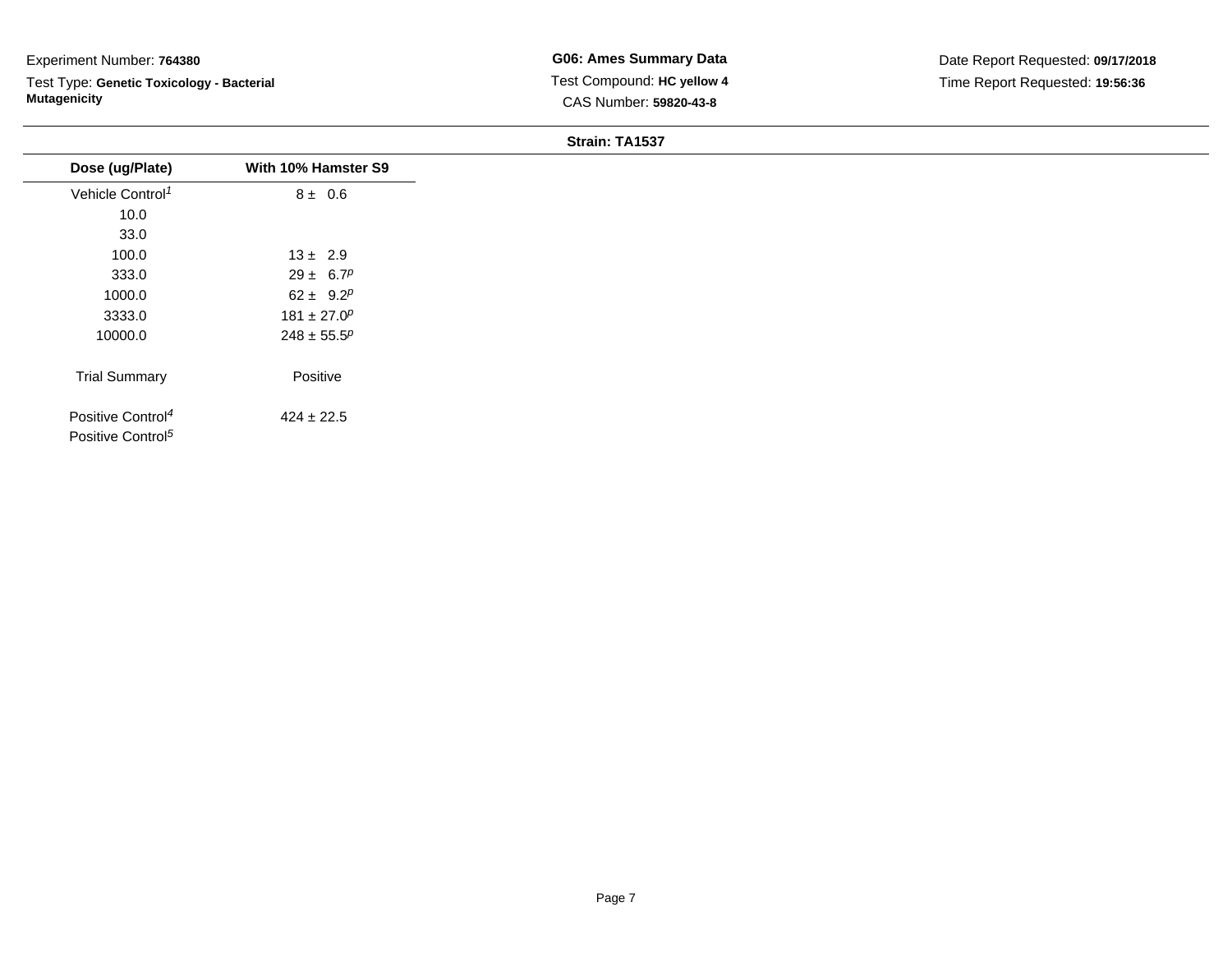Test Type: **Genetic Toxicology - Bacterial Mutagenicity**

**G06: Ames Summary Data** Test Compound: **HC yellow 4**CAS Number: **59820-43-8**

|                               |                             |                   | <b>Strain: TA98</b>    |                        |                     |
|-------------------------------|-----------------------------|-------------------|------------------------|------------------------|---------------------|
| Dose (ug/Plate)               | <b>Without S9</b>           | <b>Without S9</b> | <b>With 10% Rat S9</b> | <b>With 10% Rat S9</b> | With 10% Hamster S9 |
| Vehicle Control <sup>1</sup>  | $28 \pm 2.2$                | $21 \pm 2.3$      | $36 \pm 3.2$           | $35 \pm 1.3$           | $29 \pm 0.7$        |
| 10.0                          |                             | $25 \pm 4.1$      |                        |                        |                     |
| 33.0                          |                             | $30 \pm 3.5^p$    |                        |                        |                     |
| 100.0                         | $60 \pm 4.7$                | $40 \pm 10.9^p$   | $30 \pm 1.8$           | $37 \pm 0.9$           | $96 \pm 9.5$        |
| 333.0                         | $145 \pm 4.7$               | $124 \pm 10.4^p$  | $41 \pm 0.7$           | $47 \pm 4.7^p$         | $111 \pm 9.7$       |
| 1000.0                        | $298 \pm 26.7$              | $252 \pm 6.9^p$   | $65 \pm 3.5$           | $84 \pm 5.9^p$         | $138 \pm 12.9$      |
| 3333.0                        | $556 \pm 22.0$              |                   | $192 \pm 15.0$         | $142 \pm 7.5^p$        | $310 \pm 49.1$      |
| 10000.0                       | $473 \pm 62.7$ <sup>s</sup> |                   | $386 \pm 64.0$         | $276 \pm 35.4^s$       | $323 \pm 38.5^s$    |
| <b>Trial Summary</b>          | Positive                    | Positive          | Positive               | Positive               | Positive            |
| Positive Control <sup>2</sup> |                             |                   | $1080 \pm 15.6$        | $571 \pm 22.3$         | $1503 \pm 69.9$     |
| Positive Control <sup>6</sup> | $767 \pm 21.9$              | $687 \pm 40.0$    |                        |                        |                     |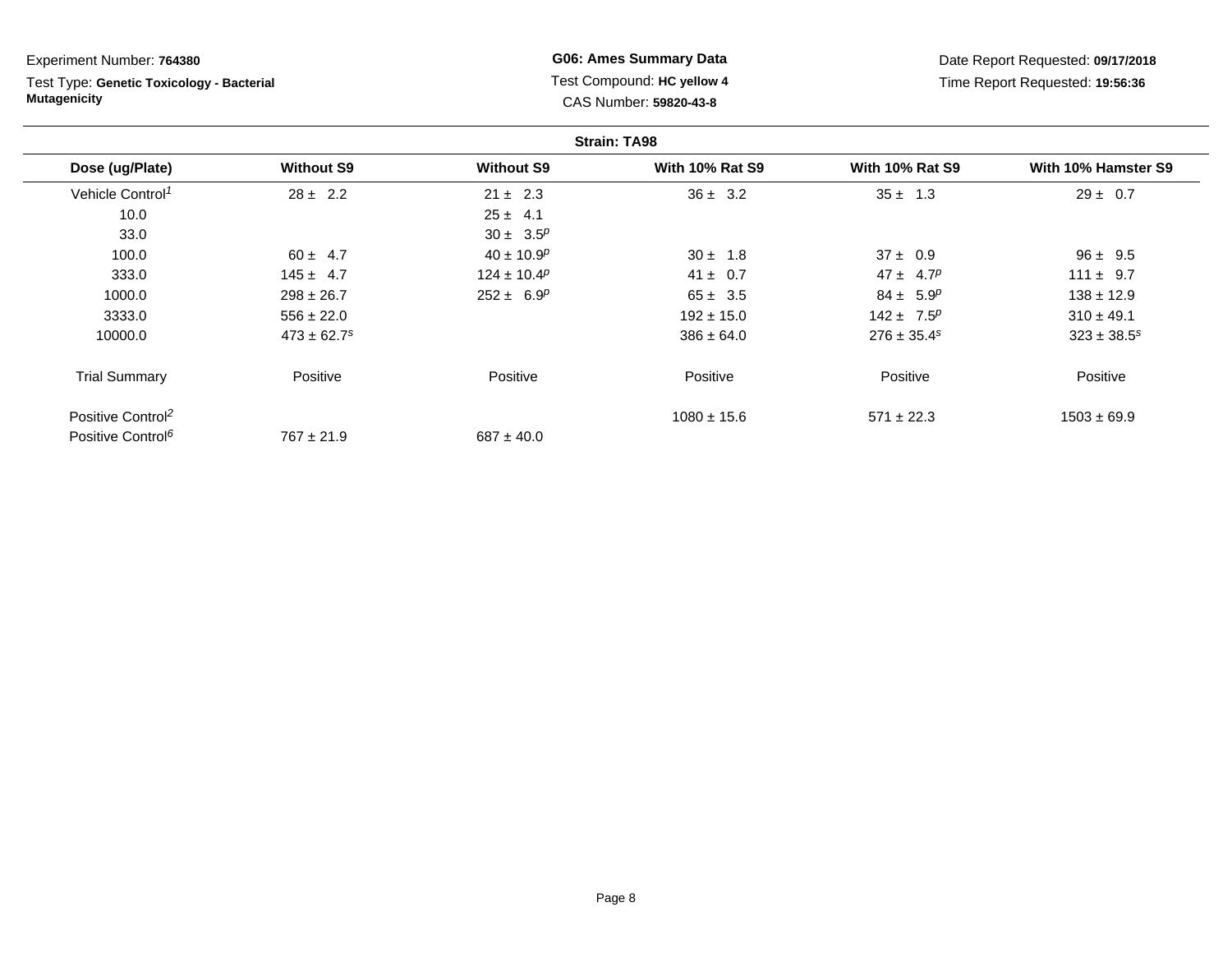Test Type: **Genetic Toxicology - Bacterial Mutagenicity**

**G06: Ames Summary Data** Test Compound: **HC yellow 4**CAS Number: **59820-43-8**

| Dose (ug/Plate)                                                | With 10% Hamster S9 |
|----------------------------------------------------------------|---------------------|
| Vehicle Control <sup>1</sup>                                   | $38 \pm 3.5$        |
| 10.0                                                           | $38 \pm 3.6$        |
| 33.0                                                           | $48 \pm 7.4^p$      |
| 100.0                                                          | $75 \pm 6.4^p$      |
| 333.0                                                          | $105 \pm 7.1^p$     |
| 1000.0                                                         | $154 \pm 8.5^p$     |
| 3333.0                                                         |                     |
| 10000.0                                                        |                     |
| <b>Trial Summary</b>                                           | Positive            |
| Positive Control <sup>2</sup><br>Positive Control <sup>6</sup> | $1219 \pm 34.6$     |